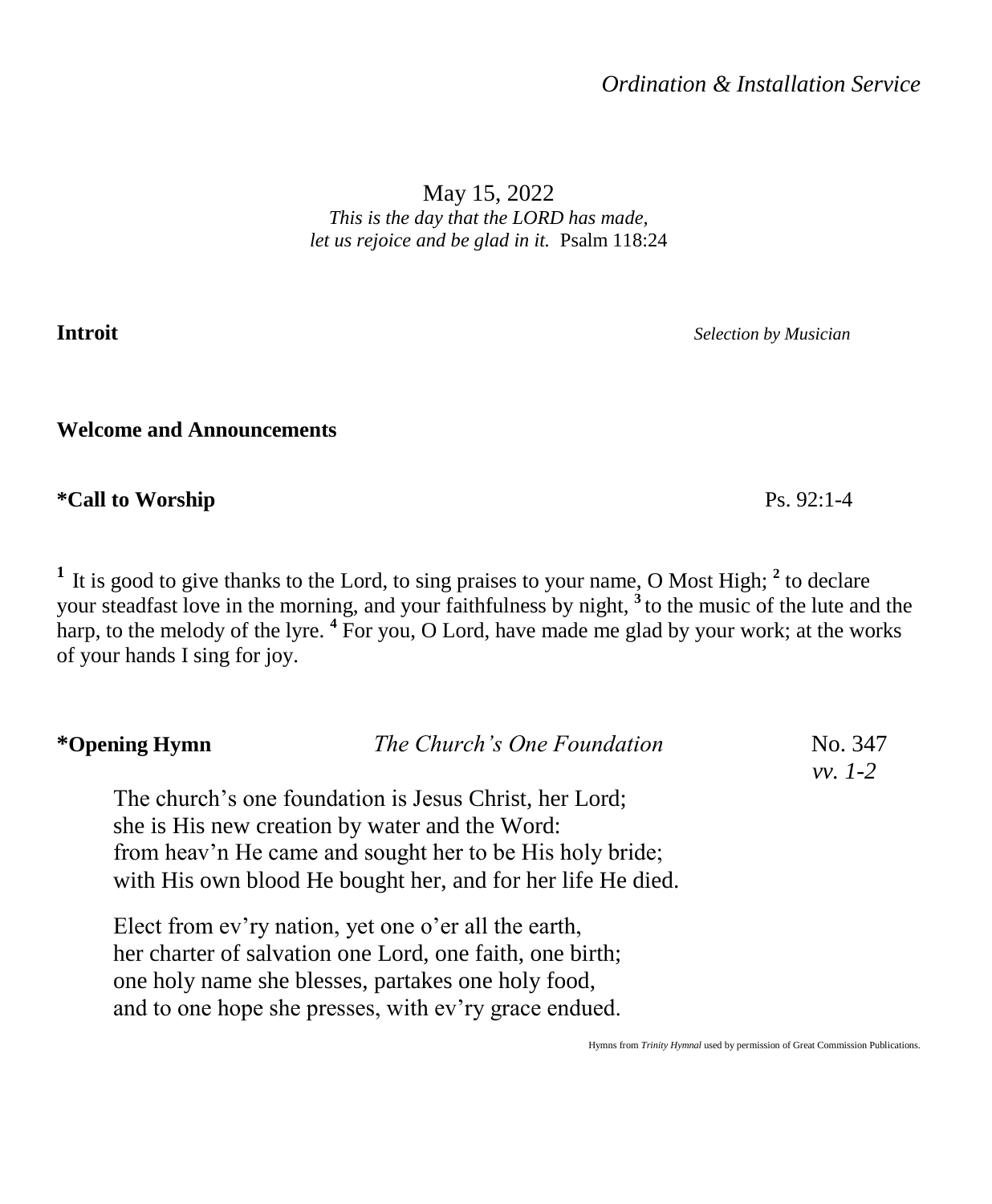#### **\*Prayer of Invocation & Adoration**

**Reading of the Law** Matthew 5:43-48 (Pew pg. 811/LP pg. 1012)

#### **Prayer of Confession**

Our Gracious Heavenly Father, we stand before you this morning as men and women, boys and girls, who have broken your commandments and fallen short of your glory. We confess to you that we are guilty of sin and just deserving of your displeasure and wrath. We cast ourselves upon your mercy, asking you to spare us of your judgment and pardon us from all our sins, not because of who we are, but because of who your son, Jesus Christ is. Wash us clean of all unrighteousness and pour out your grace upon us that our lives would be rebuilt and restored from all that sin has taken from us. Guard our hearts, we pray, and strengthen our faith a hundred-fold, that we might trust in you more and more in the days and weeks to come. All this we pray, in Jesus precious name. Amen.

#### Assurance of Pardoning Grace **Ps. 92:12-17**

**<sup>12</sup>** The righteous flourish like the palm tree and grow like a cedar in Lebanon. **<sup>13</sup>** They are planted in the house of the Lord; they flourish in the courts of our God. **<sup>14</sup>** They still bear fruit in old age; they are ever full of sap and green, **<sup>15</sup>** to declare that the Lord is upright; he is my rock, and there is no unrighteousness in him.

## **Prayer of Intercession**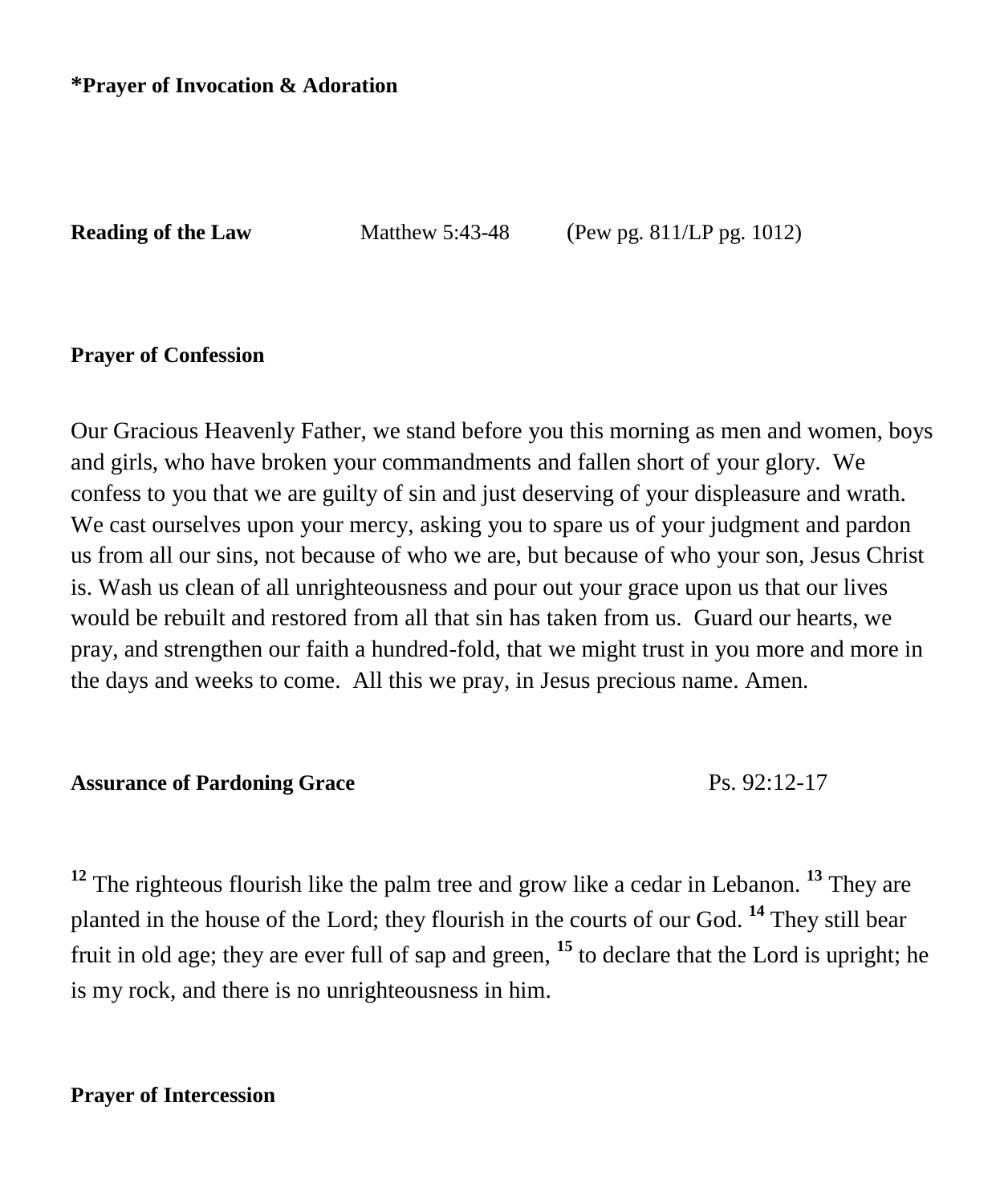\***Doxology** No. 731

Praise God, from Whom all blessings flow; Praise Him, all creatures here below; Praise Him above, ye heav'nly host; Praise Father, Son, and Holy Ghost. Amen.

Hymns from *Trinity Hymnal* used by permission of Great Commission Publications.

**\*Prayer of Thanksgiving**

**\*Hymn of Preparation** *Crown Him with Many Crowns* No. 295

Crown Him with many crowns, the Lamb upon His throne; hark! how the heav'nly anthem drowns all music but its own; awake, my soul, and sing of Him who died for thee, and hail Him as thy matchless King through all eternity.

Crown Him the Lord of love; behold His hands and side, rich wounds, yet visible above, in beauty glorified; no angel in the sky can fully bear that sight, but downward bends his burning eye at mysteries so bright.

Crown Him the Lord of peace; whose pow'r a scepter sways from pole to pole, that wars may cease, absorbed in prayer and praise; His reign shall know no end; and round His pierced feet fair flow'rs of paradise extend their fragrance ever sweet.

Crown Him the Lord of years, the Potentate of time; Creator of the rolling spheres, ineffably sublime. All hail, Redeemer, hail! For Thou hast died for me; Thy praise shall never, never fail throughout eternity.

**Offering** *Musician Selection*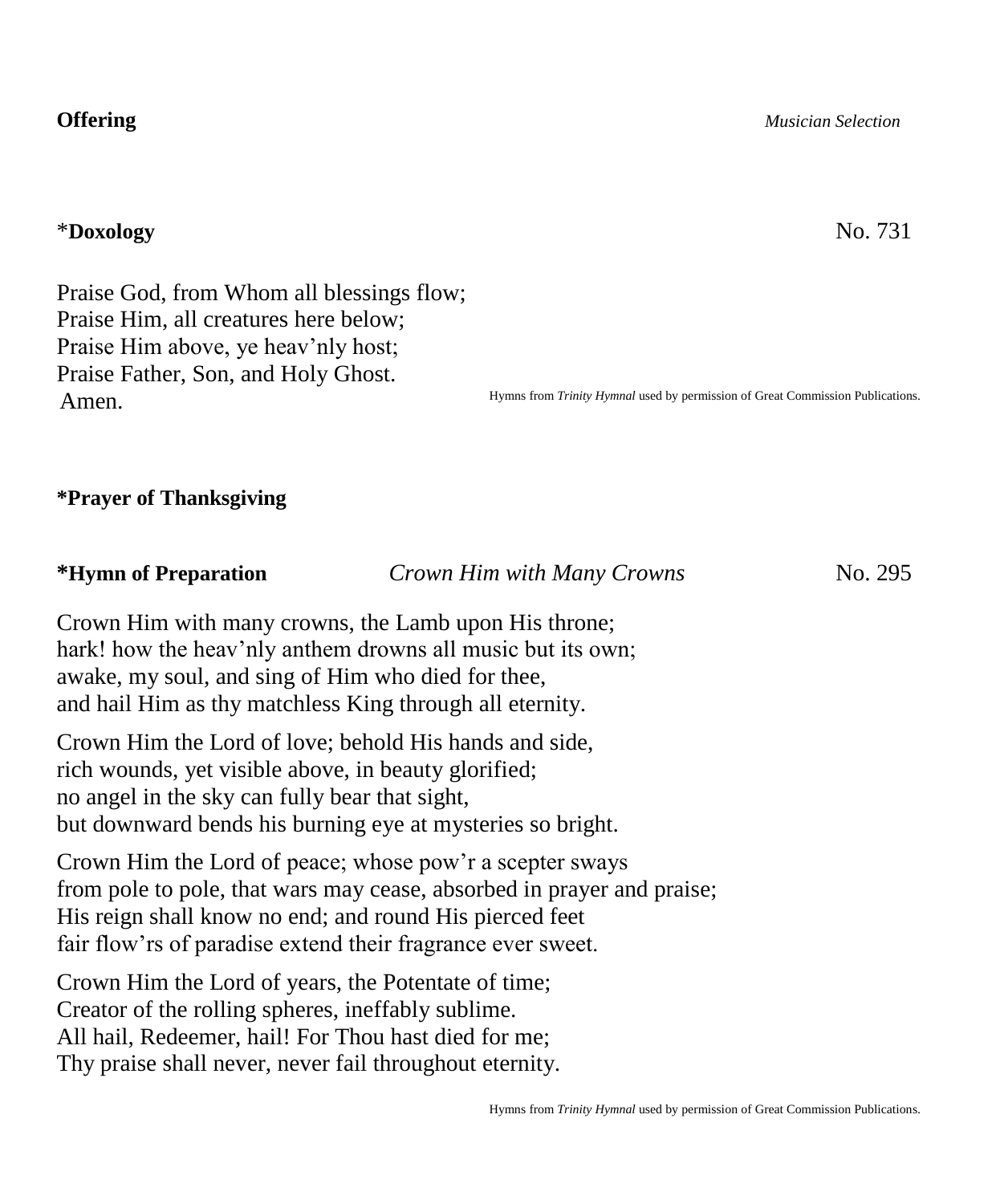# **The Light of the Gospel**

<sup>1</sup>Therefore, having this ministry by the mercy of God, we do not lose heart.<sup>2</sup> But we have renounced disgraceful, underhanded ways. We refuse to practice cunning or to tamper with God's word, but by the open statement of the truth we would commend ourselves to everyone's conscience in the sight of God. **<sup>3</sup>** And even if our gospel is veiled, it is veiled to those who are perishing. **<sup>4</sup>** In their case the god of this world has blinded the minds of the unbelievers, to keep them from seeing the light of the gospel of the glory of Christ, who is the image of God. **<sup>5</sup>** For what we proclaim is not ourselves, but Jesus Christ as Lord, with ourselves as your servants for Jesus' sake. **<sup>6</sup>** For God, who said, "Let light shine out of darkness," has shone in our hearts to give the light of the knowledge of the glory of God in the face of Jesus Christ.

# **Treasure in Jars of Clay**

<sup>7</sup> But we have this treasure in jars of clay, to show that the surpassing power belongs to God and not to us. **<sup>8</sup>** We are afflicted in every way, but not crushed; perplexed, but not driven to despair; **<sup>9</sup>** persecuted, but not forsaken; struck down, but not destroyed; **<sup>10</sup>** always carrying in the body the death of Jesus, so that the life of Jesus may also be manifested in our bodies. **<sup>11</sup>** For we who live are always being given over to death for Jesus' sake, so that the life of Jesus also may be manifested in our mortal flesh. **<sup>12</sup>** So death is at work in us, but life in you.

<sup>13</sup> Since we have the same spirit of faith according to what has been written, "I believed, and so I spoke," we also believe, and so we also speak, **<sup>14</sup>** knowing that he who raised the Lord Jesus will raise us also with Jesus and bring us with you into his presence. **<sup>15</sup>** For it is all for your sake, so that as grace extends to more and more people it may increase thanksgiving, to the glory of God.

**<sup>16</sup>** So we do not lose heart. Though our outer self is wasting away, our inner self is being renewed day by day.<sup>17</sup> For this light momentary affliction is preparing for us an eternal weight of glory beyond all comparison, **<sup>18</sup>** as we look not to the things that are seen but to the things that are unseen. For the things that are seen are transient, but the things that are unseen are eternal.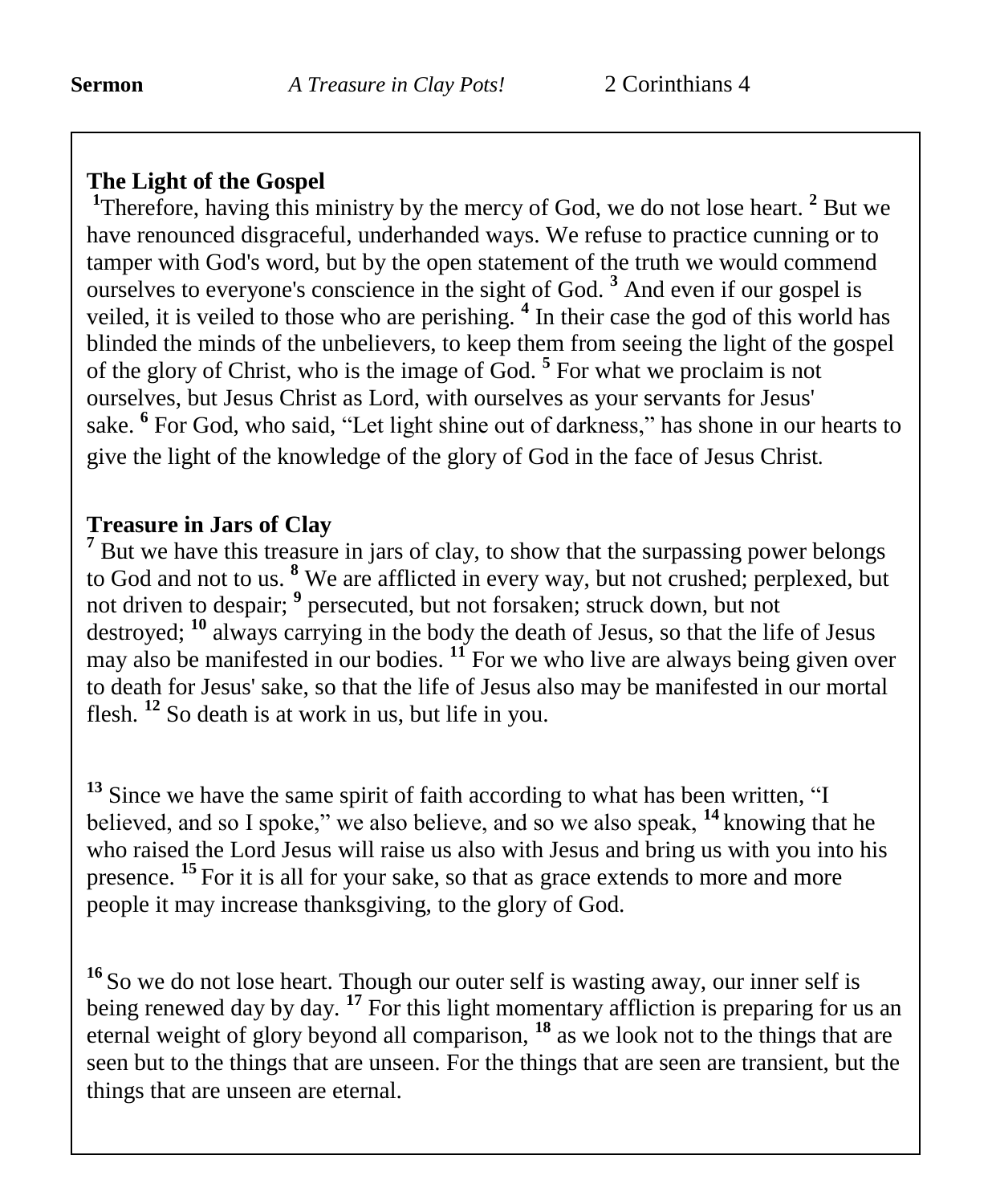A memory verse:

Bookends:

A Main Idea:

1. What

2. Where

3. Why

Some Conclusions – Cautions -- Encouragements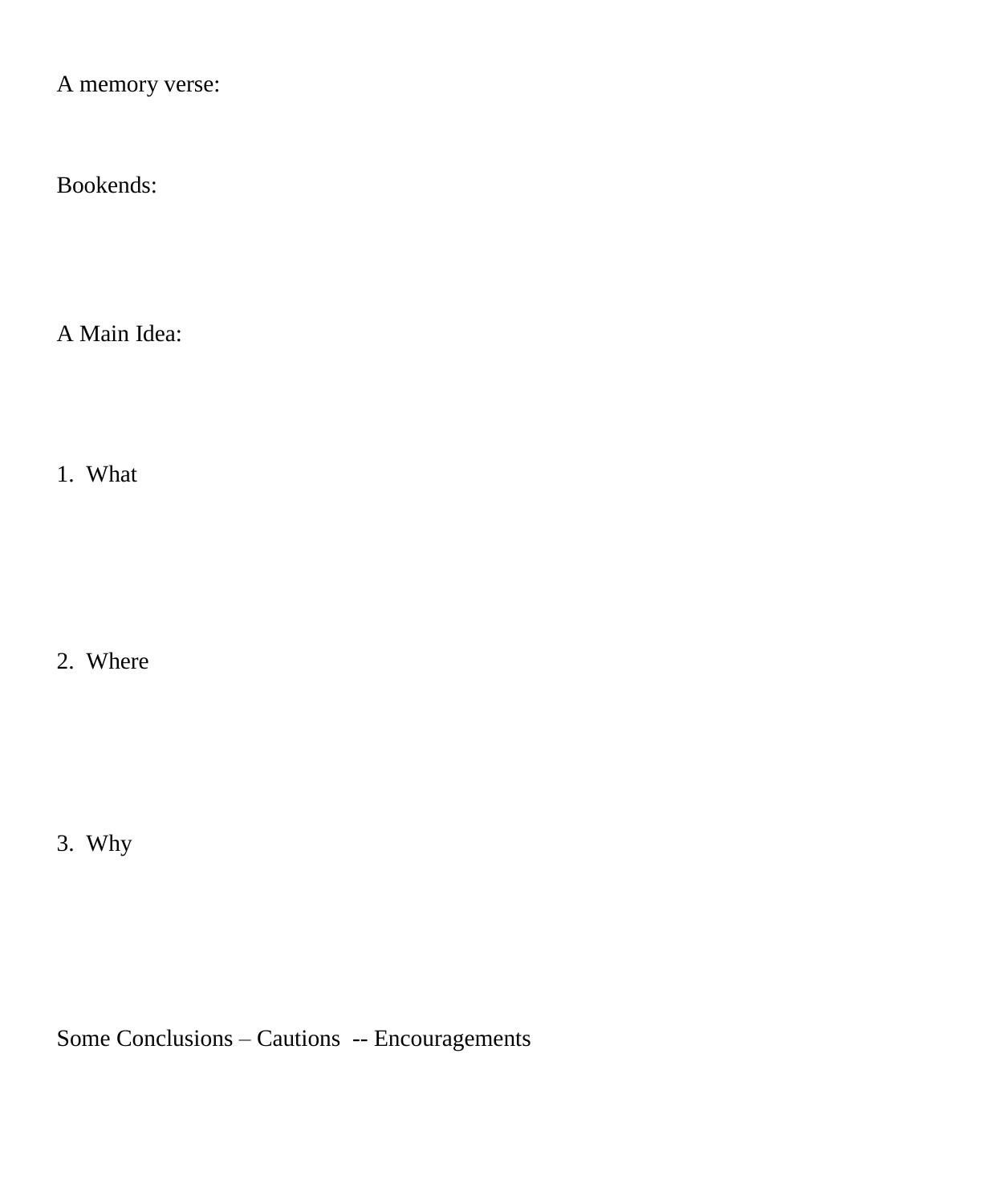The church shall never perish! Her dear Lord to defend, to guide, sustain, and cherish, is with her to the end: though there be those that hate her, and false sons in her pale, against or foe or traitor she ever shall prevail.

'Mid toil and tribulation, and tumult of her war, she waits the consummation of peace forevermore: till with the vision glorious her longing eyes are blest, and the great church victorious shall be the church at rest.

Yet she on earth hath union with God the Three in One, and mystic sweet communion with those whose rest is won: O happy ones and holy! Lord, give us grace that we, like them, the meek and lowly, on high may dwell with Thee.

Hymns from *Trinity Hymnal* used by permission of Great Commission Publications.

## **Statement about Service**

#### **Introduction of Elder Candidates**

Jim Martin

Chris Erickson

## **Constitutional Questions to the Candidates**

**Constitutional Questions to the Congregation** 

**Ordination of Candidates**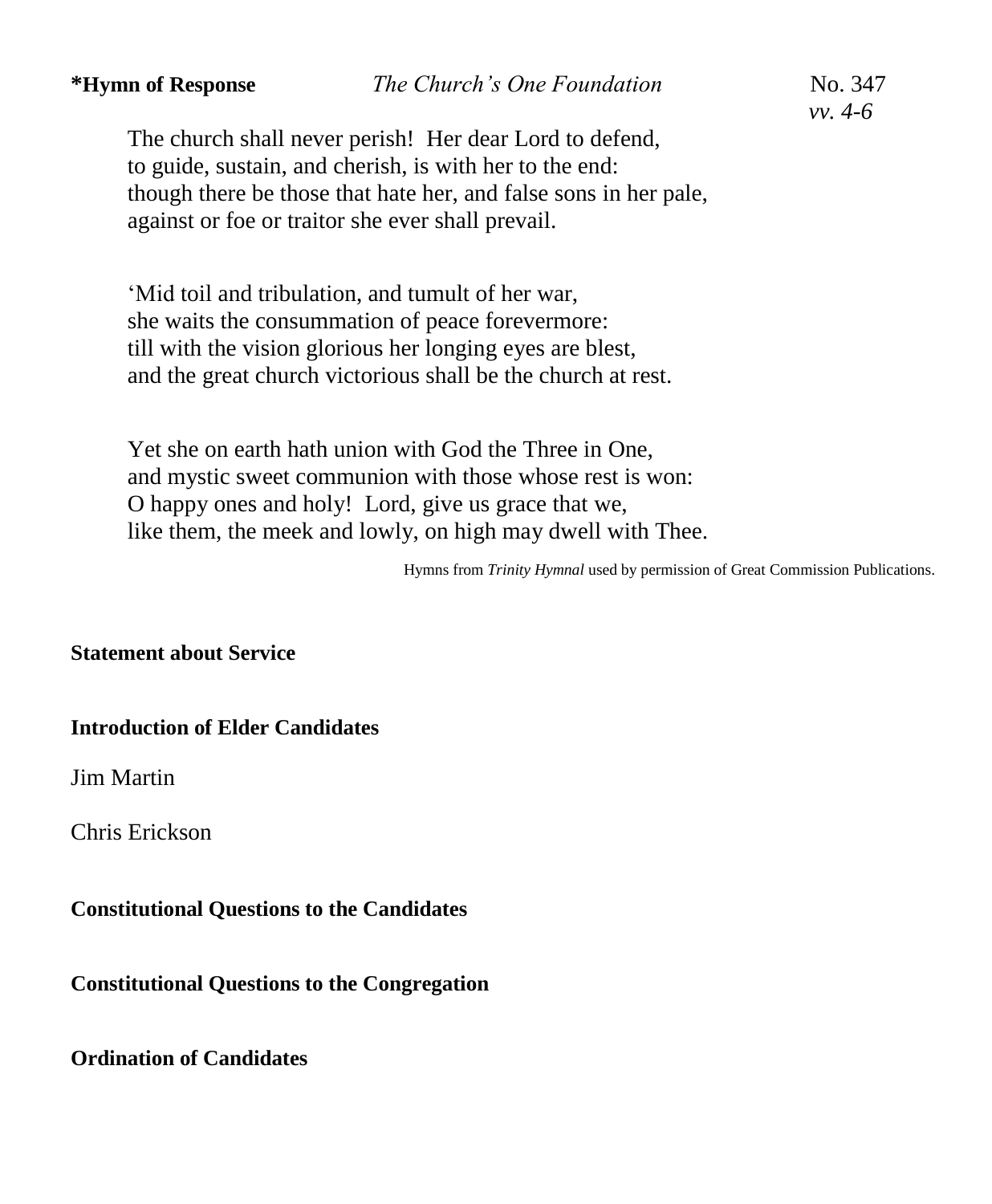## **Introduction of Deacon Candidates**

Ben Armstrong

Craig Curtis

**Constitutional Questions to the Candidates**

**Constitutional Questions to the Congregation** 

**Ordination of Candidates** 

**Declaration of Ordination and Installation** 

**Charge to Officers Bruce Hrivnak** 

**Charge to the Congregation Von Lindborg** 

**Right Hand of Fellowship**

**\* Closing Hymn** *Psalm 92*Tune: *Rejoice the Lord is King*Insert

**\*Benediction** 

**\*Gloria Patri** No. 735

Glory be to the Father, and to the Son, and to the Holy Ghost; as it was in the beginning, is now, and ever shall be, world without end. Amen, amen.

Hymns from *Trinity Hymnal* used by permission of Great Commission Publications.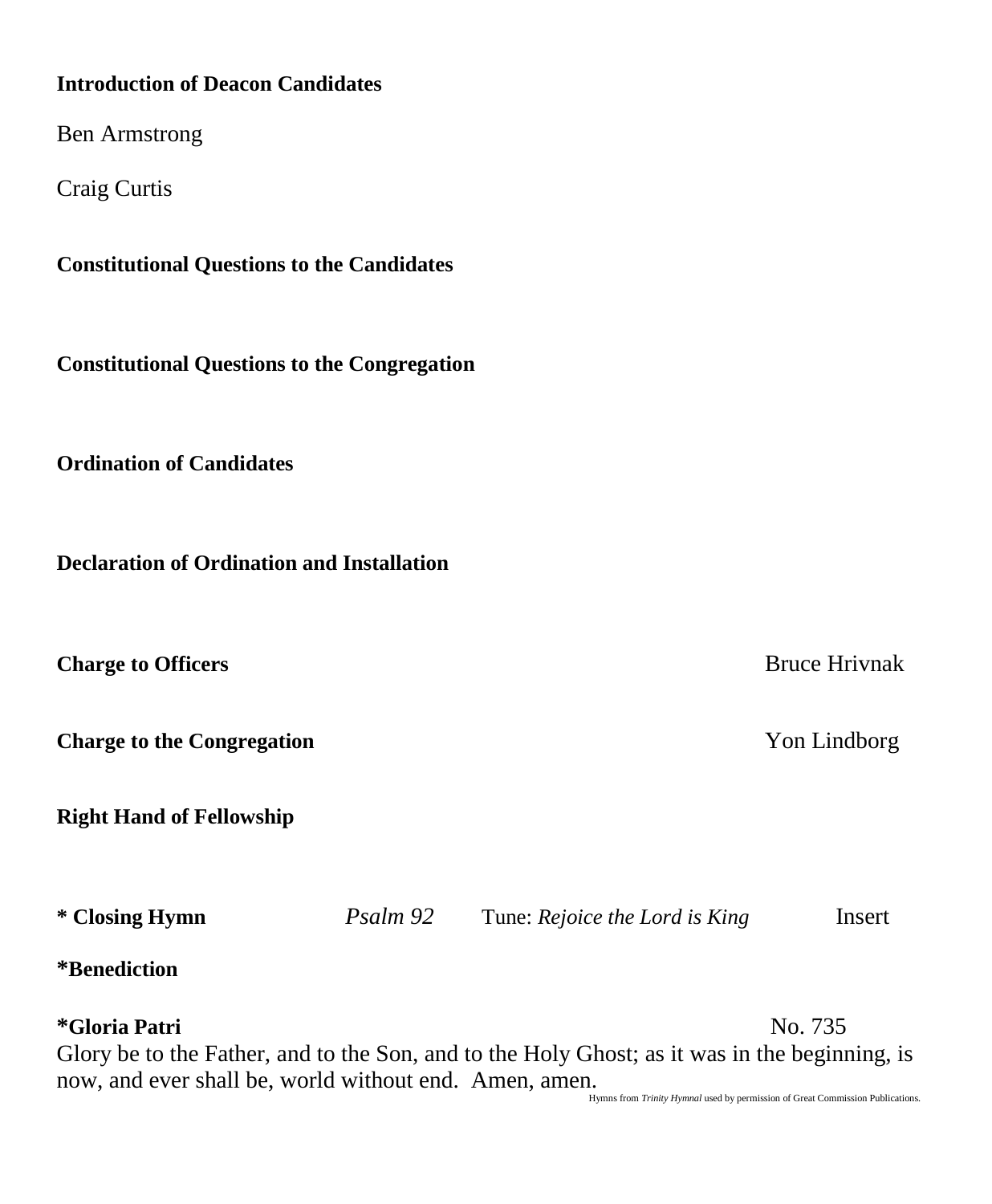**\* Congregation:** Please stand as able.

# **Organ** Bill Burger **Intercessory Prayer/ Ordination & Installation Service Andrew Gretzinger Guest Pastor Walter Lorenz**

# **Weekly Calendar SUN 5/15** 9:20 AM **Sunday School** 10:30 AM **Worship Service/ New Officer Ordination** 11:45 AM **Celebratory Luncheon THUR 5/19** 6:30 PM **Men's Summer Bible Study SUN 5/22** 9:20 AM **Sunday School** 10:30 AM **Worship Service SUN 5/29** 9:20 AM **Sunday School** 10:30 AM **Worship Service** 11:45 AM **Chilean Luncheon**

**Serving the Lord**

|                                 | <b>DETAIRE THE FOLA</b> |                 |                         |                      |
|---------------------------------|-------------------------|-----------------|-------------------------|----------------------|
|                                 | 5/15                    | 5/22            | 5/29                    | 6/5                  |
| <b>AM Nursery</b>               | Yon<br>Lindborg         | Lucy<br>Hrivnak | Lorrie<br>Martin        | Jenni<br>Gretzinger  |
| <b>Greeters</b>                 | Dar<br>Stam             | Lash<br>Family  | Alice<br>Lindborg       | Phyllis<br>Sederberg |
| <b>Treats/Clean Up</b>          | Please                  | sign up         | at the                  | welcome desk         |
| <b>Audio</b>                    | <b>Ben</b><br>Armstrong | Joel<br>Tummond | Josh<br>Alderson        | Grayden<br>Lash      |
| Elder of the Week               | Andrew<br>Gretzinger    | Yon<br>Lindborg | <b>Bruce</b><br>Hrivnak | <b>TBA</b>           |
| Deacon of the<br>Week           | Jim<br>Martin           | Jason<br>Lash   | Jim<br>Martin           | <b>TBA</b>           |
| <b>Communion</b><br><b>Prep</b> | N/A                     | N/A             | N/A                     | Yon<br>Lindborg      |